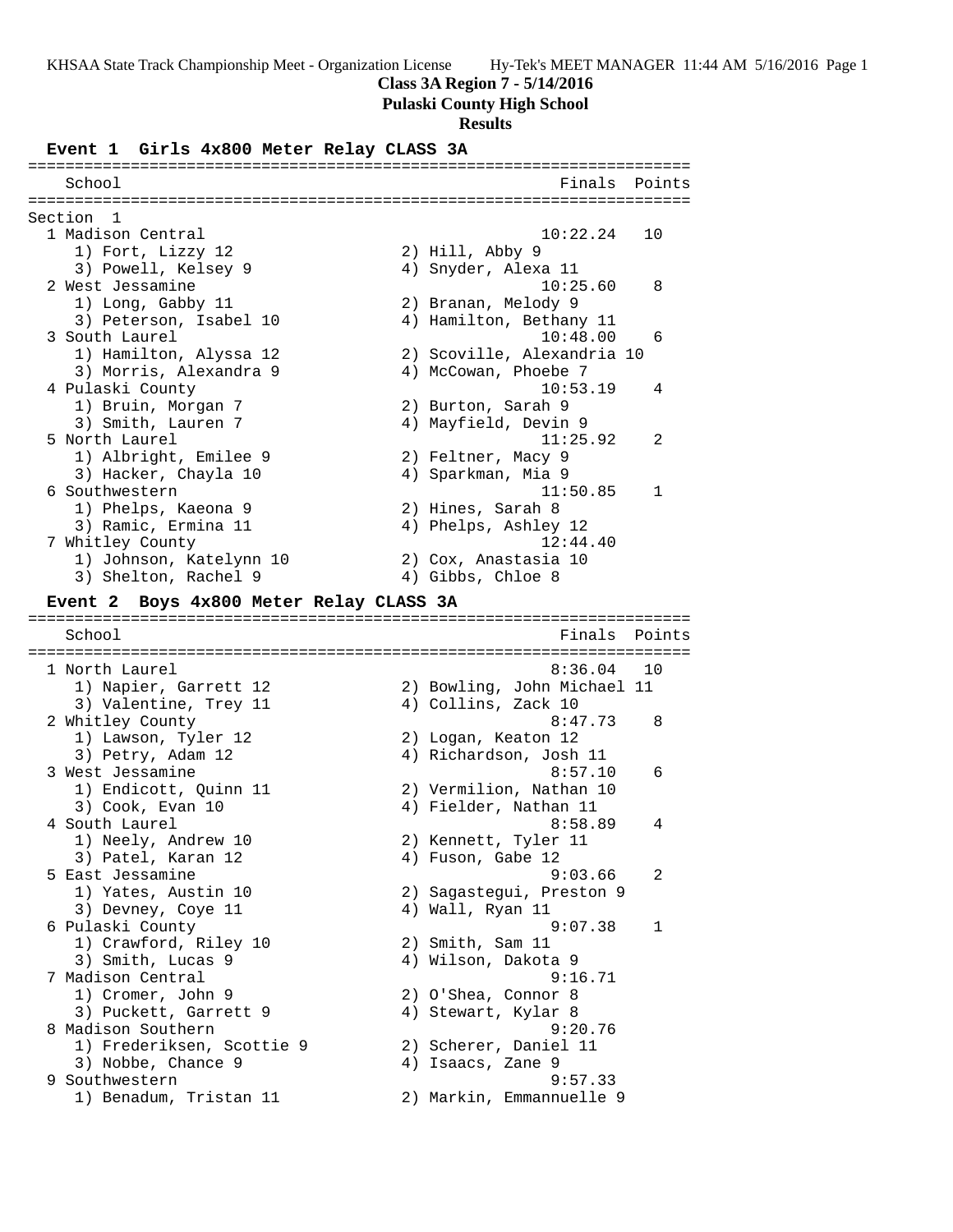**Class 3A Region 7 - 5/14/2016**

**Pulaski County High School**

### **Results**

### **....Event 2 Boys 4x800 Meter Relay CLASS 3A**

3) Richardson, Chris 11 (4) Bunch, Brandan 11

### **Event 3 Girls 100 Meter Hurdles CLASS 3A**

| Name                                                                                                                                               | Year School                                                                                                                                                   | Finals                                                               | Points                                                           |
|----------------------------------------------------------------------------------------------------------------------------------------------------|---------------------------------------------------------------------------------------------------------------------------------------------------------------|----------------------------------------------------------------------|------------------------------------------------------------------|
| 1 Thomas, Brittany<br>2 Hess, Kaleigh<br>3 Phelps, Ashley<br>Section 2                                                                             | 12 Pulaski County<br>10 Madison Southern<br>12 Southwestern                                                                                                   | 20.55<br>20.61<br>22.03                                              |                                                                  |
| 1 Hines, Jadyn<br>2 Lanigan, Kaylee<br>3 Smyth, Jade<br>4 Hylen, Anna<br>5 Gilbert, Kenzee<br>6 King, Katie<br>7 Shivel, Kelsi<br>8 Brinks, Lennox | 10 Madison Central<br>8 East Jessamine<br>8 Madison Central<br>9 West Jessamine<br>9 Southwestern<br>12 Lincoln County<br>10 Pulaski County<br>9 North Laurel | 17.65<br>18.09<br>18.23<br>19.14<br>19.82<br>20.03<br>20.06<br>20.38 | 10<br>8<br>6<br>$\overline{4}$<br>$\mathfrak{D}$<br>$\mathbf{1}$ |
| Event 4                                                                                                                                            | Boys 110 Meter Hurdles CLASS 3A                                                                                                                               |                                                                      |                                                                  |

### ======================================================================= Name The Year School The Finals Points ======================================================================= Section 1 1 Finch, Duncan 11 Pulaski County 19.57 2 Braden, River 9 Whitley County 20.46 3 Adams, Gary 9 East Jessamine 21.30 Section 2 1 Kipchumba, Bonface 12 Madison Central 16.37 10 2 Wooldridge, Micah 10 Pulaski County 17.28 8 3 Kulaga, Adam 11 West Jessamine 17.71 6 4 Lambdin, Andrew 12 South Laurel 17.95 4 5 Lanham, Blake 10 Southwestern 18.77 2 6 Banks, Justin 10 Madison Southern 18.81 1 7 Lambdin, Nathaniel 12 South Laurel 19.09 -- Ashley, Logan 11 Madison Central DNF

### **Event 5 Girls 100 Meter Dash CLASS 3A**

| Name                | Year School        | Finals Points |  |
|---------------------|--------------------|---------------|--|
|                     |                    |               |  |
| Section 1           |                    |               |  |
| 1 Long, Amber       | 10 Lincoln County  | 16.00         |  |
| 2 Shinall, Kyley    | 9 West Jessamine   | 16.39         |  |
| 3 Fiechter, Shea    | 10 North Laurel    | 17.66         |  |
| Section 2           |                    |               |  |
| 1 Wagers, Shalontae | 11 Madison Central | 14.00         |  |
| 2 Crutcher, Nadia   | 10 Madison Central | 14.35         |  |
| 3 Hisle, Hannah     | 9 Madison Southern | 14.48         |  |
| 4 Ridner, Brandi    | 11 Southwestern    | 14.66         |  |
| 5 Mccollum, Sidney  | 10 Pulaski County  | 14.83         |  |
| 6 Stewart, Scotland | 10 South Laurel    | 15.12         |  |
| 7 Sampson, Courtney | 10 Whitley County  | 15.77         |  |
| 8 Matney, Kori      | 10 North Laurel    | 15.97         |  |
| Section 3           |                    |               |  |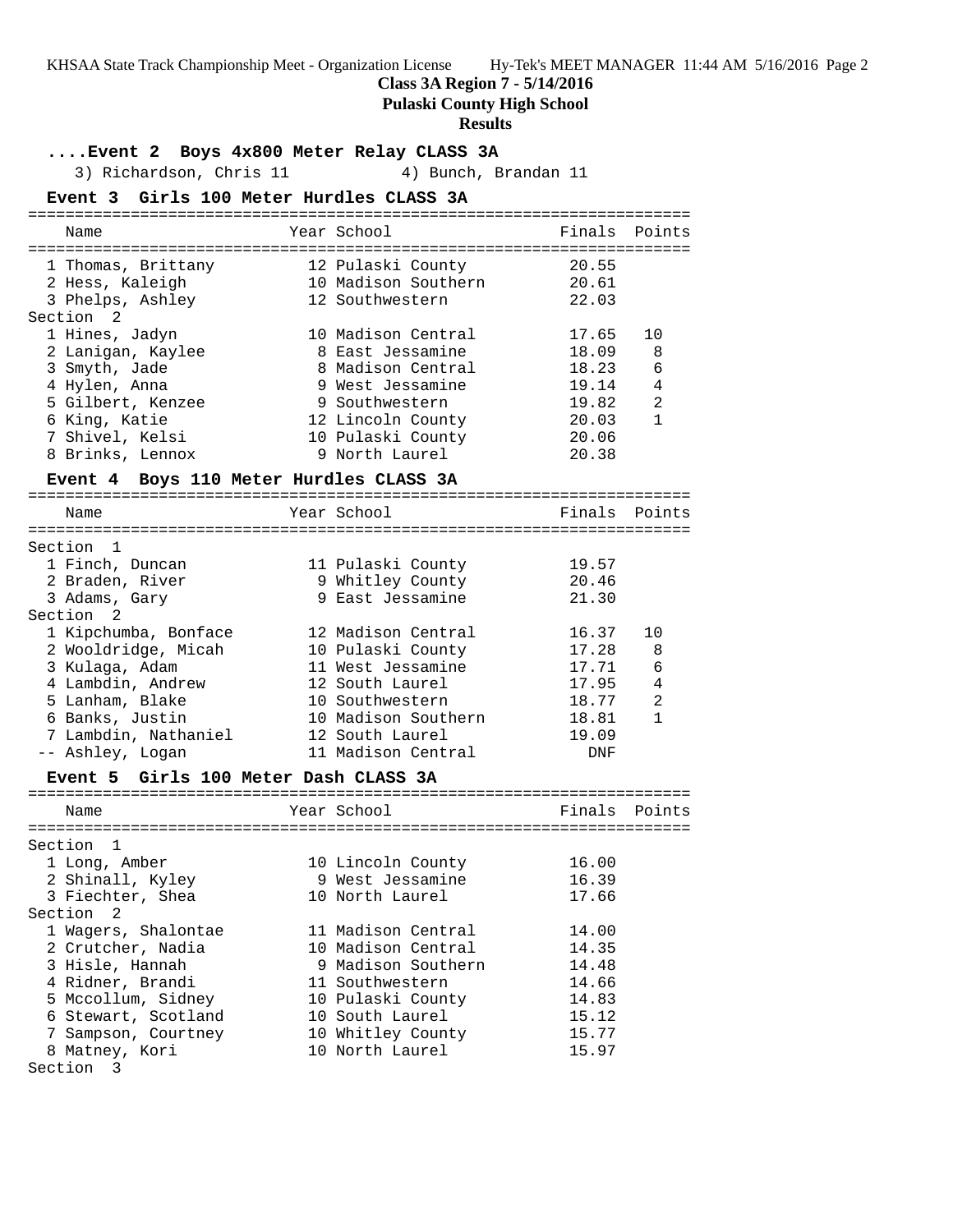**Class 3A Region 7 - 5/14/2016**

**Pulaski County High School**

### **Results**

# **....Event 5 Girls 100 Meter Dash CLASS 3A**

| 1 Johnson, Carly       | 10 Pulaski County   | 13.19 | 10             |        |
|------------------------|---------------------|-------|----------------|--------|
| 2 Thomas, Sarai        | 12 Madison Southern | 13.56 | -8             | 13.552 |
| 3 Colone, Taliyah      | 10 East Jessamine   | 13.56 | - 6            | 13.555 |
| 4 Napier, Zaria        | 9 Lincoln County    | 13.79 | $\overline{4}$ |        |
| 5 Terrazas, Suzie      | 11 East Jessamine   | 13.93 |                |        |
| 6 Siler, Mikkah        | 7 Whitley County    | 13.96 |                |        |
| 7 Fitzgerald, Samantha | 12 Southwestern     | 14.06 |                |        |
| 8 House, Haley         | 12 South Laurel     | 14.24 |                |        |
|                        |                     |       |                |        |

### **Event 6 Boys 100 Meter Dash CLASS 3A**

| Name                                                | Year School <b>Superior School</b> | Finals Points |                |
|-----------------------------------------------------|------------------------------------|---------------|----------------|
| ---------------------<br>Section 1                  |                                    |               |                |
| 1 Skidmore, Payton 12 Madison Southern              |                                    | 11.79         | $\mathfrak{D}$ |
| 2 Silva, Colin                                      | 11 East Jessamine                  | 11.97         |                |
| 3 Rose, Cam                                         | 10 Whitley County 12.37            |               |                |
| 4 Mcintire, Justin 11 East Jessamine                |                                    | 12.67         |                |
| 5 Jackson, Gage                                     | 9 South Laurel                     | 12.70         |                |
| 6 Jackson, Cam                                      | 10 South Laurel 12.85              |               |                |
| 7 Casey, Draven                                     | and the 11 North Laurel 13.31      |               |                |
| 8 Miller, Kyle                                      | 9 West Jessamine                   | 14.45         |                |
| Section 2                                           |                                    |               |                |
| 1 Vaught, Jp                                        | 9 Southwestern                     | 10.97         | 10             |
| 2 Huguely, Jabari                                   | 11 Madison Central                 | 11.12         | 8              |
| 3 Kidd, Kody                                        |                                    |               | 6              |
|                                                     |                                    | 11.42         | $\overline{4}$ |
| 5 Holman, Christian               12 Pulaski County |                                    | $11.81$ 1     | 11.805         |
|                                                     |                                    |               |                |
| 7 Jones, Sam                                        | 12 Southwestern                    | 11.92         |                |
| 8 Rhodes, Roy                                       | 12 Whitley County                  | 12.06         |                |
|                                                     |                                    |               |                |

# **Event 7 Girls 4x200 Meter Relay CLASS 3A**

=======================================================================

| Finals  | Points                                                                                                                                                                                                                                                                                |
|---------|---------------------------------------------------------------------------------------------------------------------------------------------------------------------------------------------------------------------------------------------------------------------------------------|
|         |                                                                                                                                                                                                                                                                                       |
| 2:12.40 |                                                                                                                                                                                                                                                                                       |
|         |                                                                                                                                                                                                                                                                                       |
|         |                                                                                                                                                                                                                                                                                       |
|         |                                                                                                                                                                                                                                                                                       |
| 1:54.23 | 10                                                                                                                                                                                                                                                                                    |
|         |                                                                                                                                                                                                                                                                                       |
|         |                                                                                                                                                                                                                                                                                       |
| 1:56.07 | 8                                                                                                                                                                                                                                                                                     |
|         |                                                                                                                                                                                                                                                                                       |
|         |                                                                                                                                                                                                                                                                                       |
| 1:56.43 | 6                                                                                                                                                                                                                                                                                     |
|         |                                                                                                                                                                                                                                                                                       |
|         |                                                                                                                                                                                                                                                                                       |
| 1:58.58 | 4                                                                                                                                                                                                                                                                                     |
|         |                                                                                                                                                                                                                                                                                       |
|         |                                                                                                                                                                                                                                                                                       |
| 1:59.65 | $\mathcal{L}$                                                                                                                                                                                                                                                                         |
|         |                                                                                                                                                                                                                                                                                       |
|         | 2) Sampson, Courtney 10<br>4) Parrott, Carman 10<br>2) Fort, Lizzy 12<br>4) Wagers, Shalontae 11<br>2) Mccollum, Sidney 10<br>4) Johnson, Carly 10<br>2) Robinson, Leeann 9<br>4) Fitzgerald, Samantha 12<br>2) Singleton, Lucy 7<br>4) Napier, Zaria 9<br>2) Richardson, Donneshia 8 |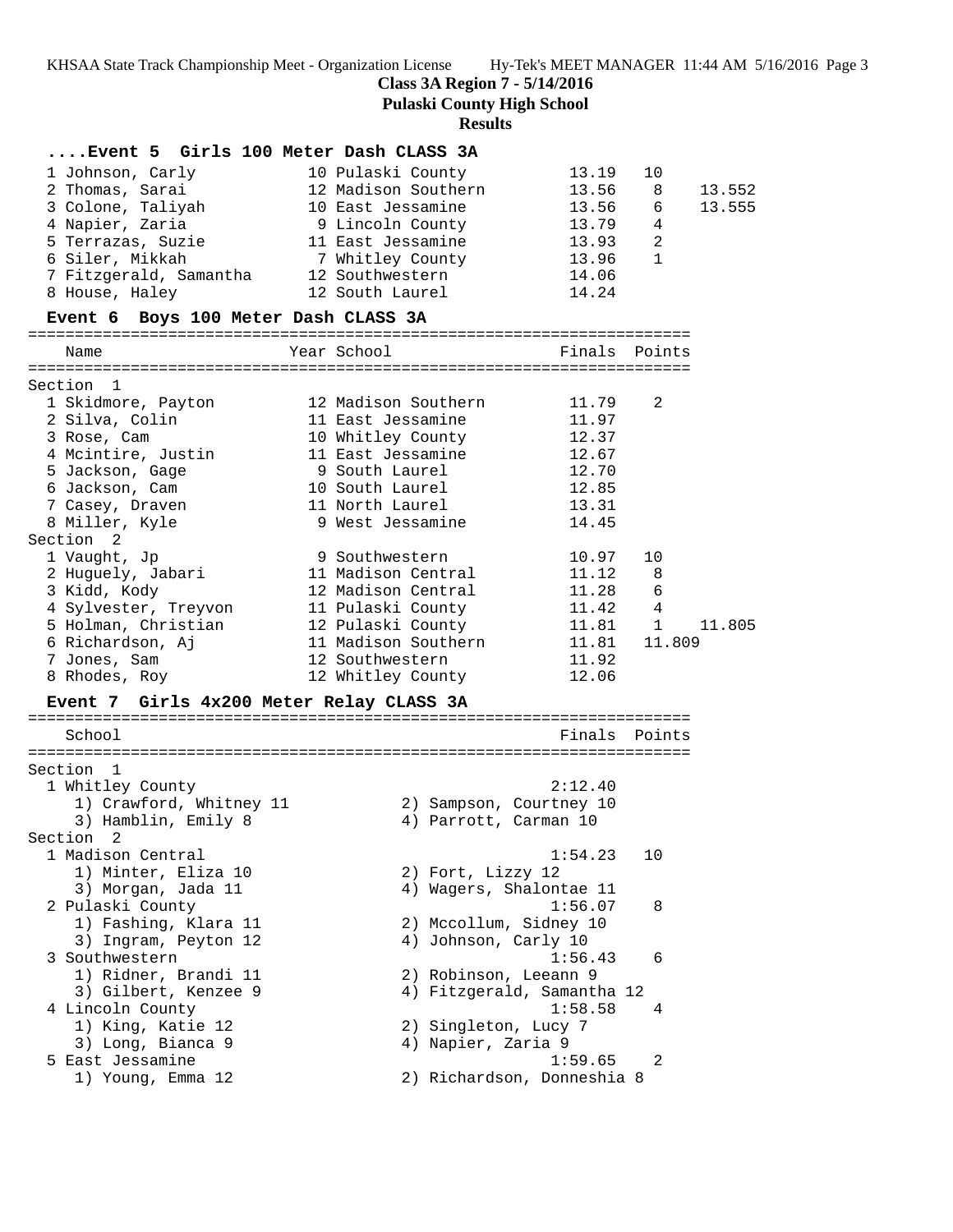**Class 3A Region 7 - 5/14/2016**

**Pulaski County High School**

### **Results**

### **....Event 7 Girls 4x200 Meter Relay CLASS 3A**

| 4) Colone, Taliyah 10      |
|----------------------------|
| 2:00.03<br>$\overline{1}$  |
| 2) Montgomery, Brie 10     |
| 4) Powell, Jordan 10       |
| 2:08.29                    |
| 2) Williams, Caitlyn 10    |
| 4) Stewart, Scotland 10    |
| 2:11.41                    |
| 2) Whitfield, Mary Kate 12 |
| 4) Hoskins, Taylor 10      |
|                            |

### **Event 8 Boys 4x200 Meter Relay CLASS 3A**

======================================================================= School **Finals** Points ======================================================================= Section 1 1 South Laurel 1:42.26 1) Lambdin, Andrew 12 2) Lambdin, Nathaniel 12 3) Jackson, Gage 9 4) Teaney, James 12 Section 2<br>1 Madison Central 1 Madison Central 1:32.01 10 1) Miller, Keenan 11 2) Williams, Johan 12 3) Huguely, Jabari 11  $\hskip10mm$  4) Kidd, Kody 12 2 Southwestern 1:32.15 8 1) Edwards, Patric 10 2) Connolly, Kyle 11 3) Sawyers, Drew 9 4) Vaught, Jp 9 3 Pulaski County 1:35.45 6 1) Holman, Christian 12 2) New, Jake 11 3) Johnson, Jake 11 4) Gregory, George 12 4 Madison Southern 1:36.02 4 1) Richardson, Hunter 10 2) Richardson, Aj 11 3) Benton, Zeke 9 4) Campbell, Evan 11 5 Whitley County 1:36.68 2 1) Swain, Dawson 10 2) Paul, Jacob 11 3) Rhodes, Roy 12 (a) 4) Rose, Cam 10 6 North Laurel 1:37.60 1 1) Steelman, Dakota 10 2) Steely, Zach 11 3) Hacker, Logan 10  $\hskip1cm 4)$  Lay, Dillon 12 7 East Jessamine 1:39.04 1) Morgan, Zion 9 2) Hearn, Connor 10 3) Silva, Colin 11 (4) Rankin, Cole 9 8 West Jessamine 2012 1:50.48 1) Ball, Carter 9 2) Miller, Kyle 9 3) Dunagan, Matthew 9  $\hskip1cm 4$ ) Wheaton, Levi 9

### **Event 9 Girls 1600 Meter Run CLASS 3A**

======================================================================= Name The Year School The Finals Points ======================================================================= Section 1 1 Manning, Julia 12 Madison Central 5:24.58 10 2 Mayfield, Devin 9 Pulaski County 5:34.07 8 3 Hamilton, Alyssa 12 South Laurel 5:36.99 6 4 Snyder, Alexa 11 Madison Central 6:03.92 4 5 Melhuish, Mary Beth 10 Madison Southern 6:04.54 2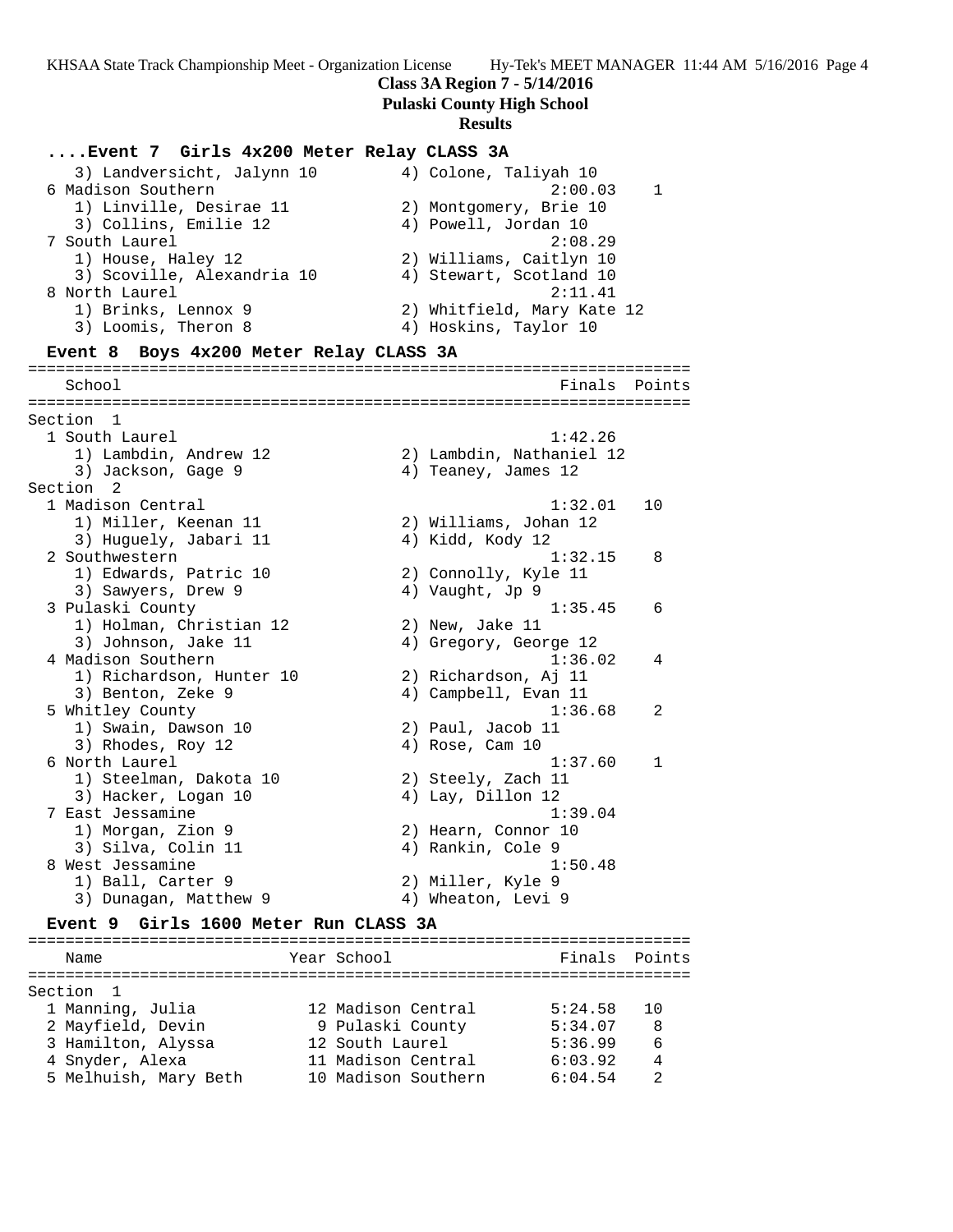**Class 3A Region 7 - 5/14/2016**

**Pulaski County High School**

### **Results**

### **....Event 9 Girls 1600 Meter Run CLASS 3A**

| 6 Hamilton, Bethany  | 11 West Jessamine | 6:06.18 |  |
|----------------------|-------------------|---------|--|
| 7 Phelps, Kaeona     | 9 Southwestern    | 6:19.83 |  |
| 8 Phelps, Ashley     | 12 Southwestern   | 6:25.77 |  |
| 9 Endicott, Rachel   | 10 West Jessamine | 6:28.72 |  |
| 10 Morris, Alexandra | 9 South Laurel    | 6:33.69 |  |
| 11 Feltner, Macy     | 9 North Laurel    | 6:33.82 |  |
| 12 Cox, Anastasia    | 10 Whitley County | 6:57.52 |  |
| 13 Johnson, Katelynn | 10 Whitley County | 7:06.22 |  |
| 14 Sizemore, Macie   | 8 North Laurel    | 7:25.38 |  |
| -- Mullins, Chrissy  | 9 Lincoln County  | DNF     |  |

### **Event 10 Boys 1600 Meter Run CLASS 3A**

=======================================================================

| Name                                      | Year School                | Finals  | Points         |
|-------------------------------------------|----------------------------|---------|----------------|
|                                           |                            |         |                |
| 1 Fields, Brennan                         | 12 Madison Central         | 4:22.72 | 10             |
| 2 Frantz, Paul                            | 10 Madison Southern        | 4:40.28 | 8              |
| 3 Gula, John                              | 9 Madison Central          | 4:41.34 | $\epsilon$     |
| 4 Neely, Andrew                           | 10 South Laurel            | 4:44.32 | 4              |
| 5 Smith, Sam                              | 11 Pulaski County          | 4:48.97 | $\overline{2}$ |
| 6 Valentine, Trey                         | 11 North Laurel            | 4:49.00 | $\mathbf{1}$   |
| 7 Sagastegui, Preston                     | 9 East Jessamine           | 5:02.39 |                |
| 8 Wilson, Jared                           | 9 Whitley County           | 5:03.71 |                |
| 9 Isaacs, Zane                            | 9 Madison Southern         | 5:04.44 |                |
| 10 Smith, Lucas                           | 9 Pulaski County           | 5:05.69 |                |
| 11 Broughton, Austin                      | 9 North Laurel             | 5:11.05 |                |
| 12 Boileau, Ezra                          | 9 West Jessamine           | 5:22.36 |                |
| 13 Mallicoate, Zachary                    | 11 Southwestern            | 5:40.83 |                |
| 14 Halcomb, Luke                          | 12 Whitley County          | 5:46.59 |                |
| 15 Kennett, Tyler                         | 11 South Laurel            | 6:02.26 |                |
| 16 Poland, Adrian                         | 11 Southwestern            | 6:04.28 |                |
| 17 Mccray, Obadiah                        | 12 East Jessamine          | 6:11.35 |                |
| Event 11 Girls 4x100 Meter Relay CLASS 3A |                            |         |                |
| School                                    |                            | Finals  | Points         |
|                                           |                            |         |                |
| 1 South Laurel                            |                            | 58.58   |                |
| 1) House, Haley 12                        | 2) Williams, Caitlyn 10    |         |                |
| 3) Woods, Emma 8                          | 4) Stewart, Scotland 10    |         |                |
| Section<br>2                              |                            |         |                |
| 1 East Jessamine                          |                            | 54.19   | 10             |
| 1) Terrazas, Suzie 11                     | 2) Landversicht, Jalynn 10 |         |                |
| 3) Lanigan, Kaylee 8                      | 4) Colone, Taliyah 10      |         |                |
| 2 Pulaski County                          |                            | 54.62   | 8              |
| 1) Ingram, Peyton 12                      | 2) Johnson, Carly 10       |         |                |
| 3) Mccollum, Sidney 10                    | 4) Fashing, Klara 11       |         |                |
| 3 Madison Central                         |                            | 54.97   | 6              |
| 1) Crutcher, Nadia 10                     | 2) Smyth, Jade 8           |         |                |
| 3) Martin, Aryanna 9                      | 4) Wagers, Shalontae 11    |         |                |
| 4 Madison Southern                        |                            | 55.87   | 4              |
| 1) Linville, Desirae 11                   | 2) Thomas, Sarai 12        |         |                |
| 3) Collins, Emilie 12                     | 4) Powell, Jordan 10       |         |                |
| 5 Southwestern                            |                            | 56.33   | 2              |
| 1) Martin, Tessa 11                       | 2) Cook, Logan 9           |         |                |
|                                           |                            |         |                |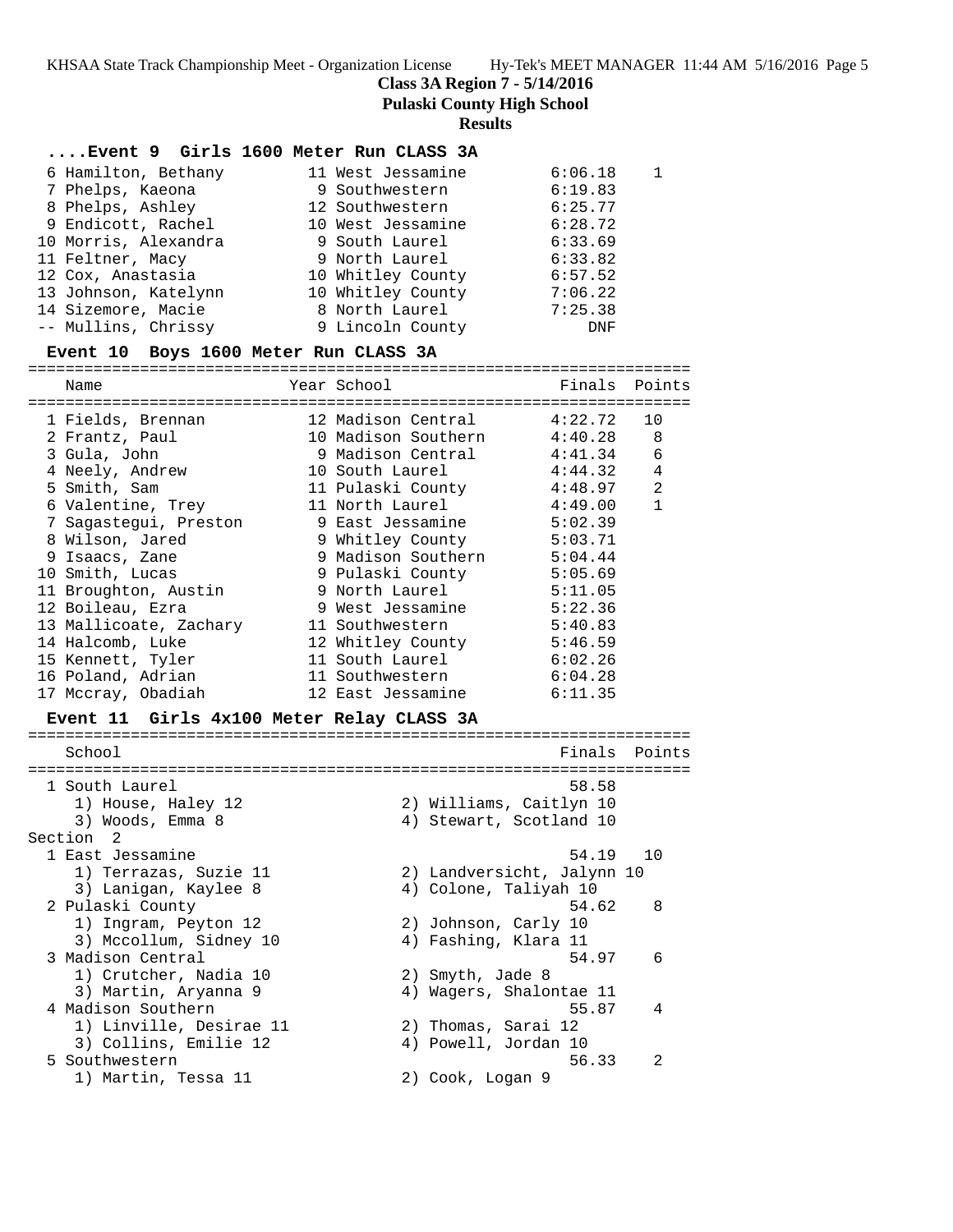### **Class 3A Region 7 - 5/14/2016**

**Pulaski County High School**

### **Results**

### **....Event 11 Girls 4x100 Meter Relay CLASS 3A**

| 3) Gilbert, Kenzee 9    | 4) Fitzgerald, Samantha 12 |
|-------------------------|----------------------------|
| 6 Lincoln County        | 57.60                      |
| 1) King, Katie 12       | 2) Napier, Zaria 9         |
| 3) Singleton, Lucy 7    | 4) Long, Bianca 9          |
| 7 Whitley County        | 58.20                      |
| 1) Crawford, Whitney 11 | 2) Sampson, Courtney 10    |
| 3) Siler, Mikkah 7      | 4) Lawson, Brooklyn 11     |
| 8 North Laurel          | 1:03.81                    |
| 1) Fiechter, Shea 10    | 2) Napier, Morgan 12       |
| 3) Matney, Kori 10      | 4) Mcgeorge, Kaitlin 9     |
|                         |                            |

**Event 12 Boys 4x100 Meter Relay CLASS 3A** ======================================================================= School **Finals** Points ======================================================================= Section 1 1 Madison Central 43.55 10 1) Kidd, Kody 12 2) Crier, Korrion 12 3) Miller, Keenan 11 4) Huguely, Jabari 11 2 Pulaski County 44.08 8 1) New, Jake 11 2) Holman, Christian 12 3) Gregory, George 12 4) Sylvester, Treyvon 11 3 Southwestern 44.31 6 1) Jones, Sam 12 2) Connolly, Kyle 11 3) Edwards, Patric 10 (4) Vaught, Jp 9 4 Madison Southern 45.20 4 1) Skidmore, Payton 12 2) Richardson, Aj 11 3) Smith, Carter 10 (4) Campbell, Evan 11 5 Whitley County 45.45 2 1) Jackson, Nathan 11  $\qquad \qquad$  2) Swain, Dawson 10 3) Rhodes, Roy 12 (a) 4) Rose, Cam 10 6 East Jessamine 46.83 1 1) Morgan, Zion 9 2) Hearn, Connor 10 3) Rankin, Cole 9 (4) Silva, Colin 11 7 South Laurel 50.80 1) Jackson, Cam 10 2) Smith, Trevor 9 3) Allen, Ace 9 4) Phillips, Malik 11 8 North Laurel 52.42 1) Bowling, Dawson 10 2) House, Will 12 3) Casey, Draven 11 (4) Collier, Sam 10 **Event 13 Girls 400 Meter Dash CLASS 3A**

======================================================================= Name Tear School Tear School Finals Points ======================================================================= 1 Ingram, Peyton 12 Pulaski County 1:09.83 1 2 Gibbs, Chloe 8 Whitley County 1:21.45 3 Partin, Monica 10 Whitley County 1:24.67 Section 2 1 Courtney, Hannah 10 East Jessamine 1:10.23 2 Robinson, Leeann 9 Southwestern 1:13.68 3 Winter, Katie 11 West Jessamine 1:14.76 4 Loomis, Theron 8 North Laurel 1:15.65 5 Whitfield, Mary Kate 12 North Laurel 1:16.32 6 Slusher, Lily 9 East Jessamine 1:17.16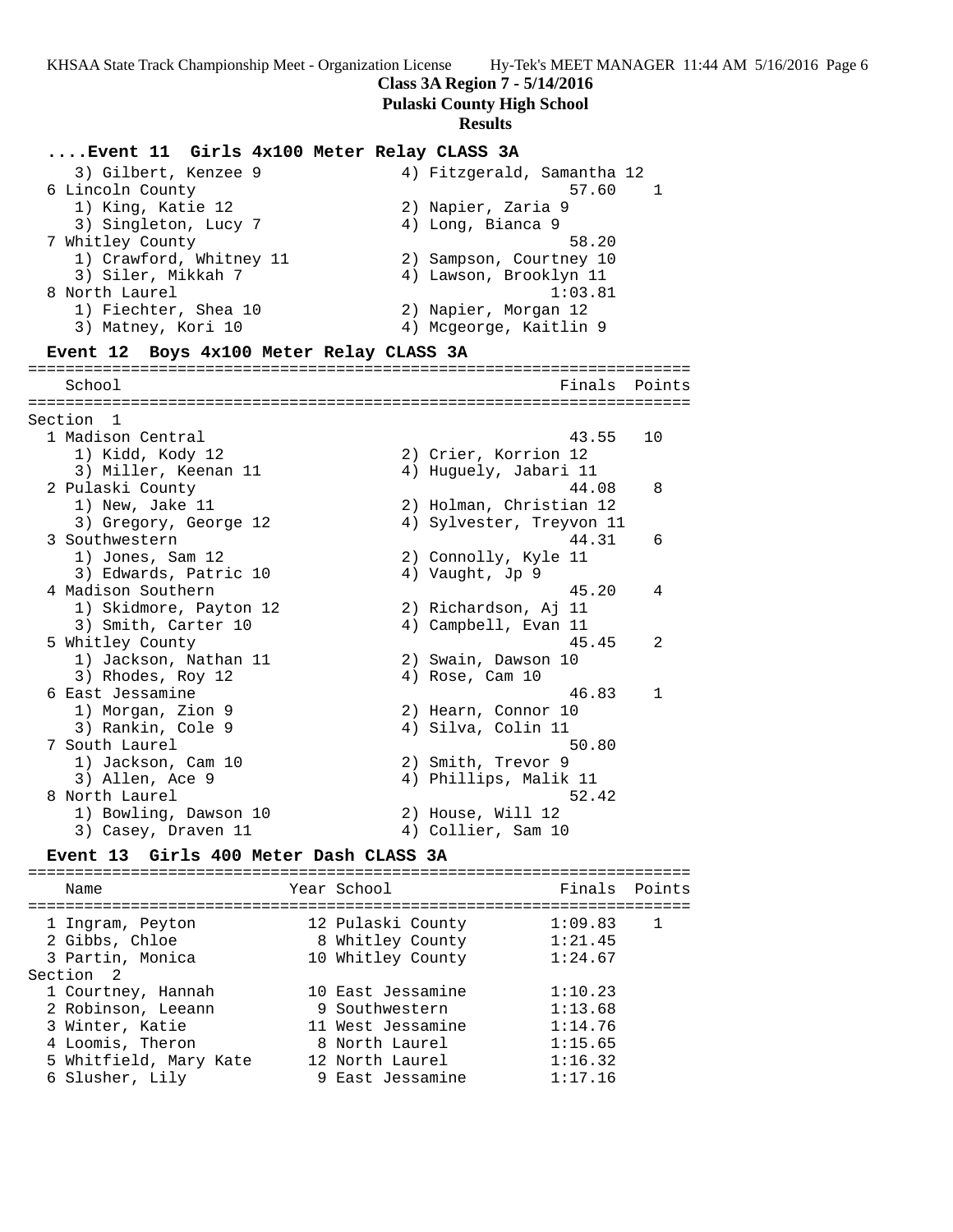**Class 3A Region 7 - 5/14/2016**

**Pulaski County High School**

### **Results**

### **....Event 13 Girls 400 Meter Dash CLASS 3A**

| Section 3              |                     |         |                |
|------------------------|---------------------|---------|----------------|
| 1 Reed, Cassi          | 11 Southwestern     | 1:02.37 | 10             |
| 2 McCowan, Phoebe      | 7 South Laurel      | 1:02.74 | -8             |
| 3 Singleton, Lucy      | 7 Lincoln County    | 1:05.91 | 6              |
| 4 Fort, Lizzy          | 12 Madison Central  | 1:08.90 | $\overline{4}$ |
| 5 Minter, Eliza        | 10 Madison Central  | 1:09.01 | $\mathfrak{D}$ |
| 6 Scoville, Alexandria | 10 South Laurel     | 1:11.24 |                |
| 7 Montgomery, Brie     | 10 Madison Southern | 1:11.32 |                |
| 8 Melhuish, Mary Beth  | 10 Madison Southern | 1:13.42 |                |

### **Event 14 Boys 400 Meter Dash CLASS 3A**

=======================================================================

| Name                                      | Year School         | Finals        | Points         |
|-------------------------------------------|---------------------|---------------|----------------|
| Section<br>1                              |                     |               |                |
| 1 Yates, Austin                           | 10 East Jessamine   | 56.86         | 2              |
| 2 Davis, Gabriel                          | 11 Southwestern     | 57.88         |                |
| 3 Reynolds, Josh                          | 9 Madison Southern  | 58.20         |                |
| 4 Hale, Nicholas                          | 9 Madison Central   | 59.89         |                |
| 5 Powell, Jaylin                          | 11 Madison Central  | 1:00.05       |                |
| 6 Ball, Carter                            | 9 West Jessamine    | 1:03.78       |                |
| 7 Hampton, Deven                          | 10 South Laurel     | 1:04.64       |                |
| 8 Wheaton, Levi                           | 9 West Jessamine    | 1:07.05       |                |
| Section<br>2                              |                     |               |                |
| 1 Lay, Dillon                             | 12 North Laurel     | 51.58         | 10             |
| 2 Hacker, Logan                           | 10 North Laurel     | 52.54         | 8              |
| 3 Sawyers, Drew                           | 9 Southwestern      | 52.71         | 6              |
| 4 Johnson, Jake                           | 11 Pulaski County   | 54.04         | 4              |
| 5 Stivers, Kenton                         | 11 South Laurel     | 56.91         | $\mathbf{1}$   |
| 6 Gibbs, Aaron                            | 10 Whitley County   | 57.56         |                |
| 7 Wall, Ryan                              | 11 East Jessamine   | 57.87         |                |
| 8 Godsey, Hunter                          | 9 Pulaski County    | 58.75         |                |
| Event 15 Girls 300 Meter Hurdles CLASS 3A |                     |               |                |
|                                           |                     |               |                |
| Name                                      | Year School         | Finals Points |                |
| Section 1                                 |                     |               |                |
| 1 Deck, Ayla                              | 12 Madison Central  | 59.62         |                |
| 2 Hess, Kaleigh                           | 10 Madison Southern | 1:00.18       |                |
| 3 Shivel, Kelsi                           | 10 Pulaski County   | 1:00.72       |                |
| 4 Thomas, Brittany                        | 12 Pulaski County   | 1:01.11       |                |
| 5 Frost, Skye                             | 9 Southwestern      | 1:02.01       |                |
| Section <sub>2</sub>                      |                     |               |                |
| 1 Lanigan, Kaylee                         | 8 East Jessamine    | 51.38         | 10             |
| 2 Smyth, Jade                             | 8 Madison Central   | 52.80         | 8              |
| 3 Hacker, Chayla                          | 10 North Laurel     | 55.15         | 6              |
| 4 Napier, Emily                           | 12 East Jessamine   | 55.45         | $\overline{4}$ |
| 5 Brinks, Lennox                          | 9 North Laurel      | 56.09         | $\overline{2}$ |
| 6 Endicott, Rachel                        | 10 West Jessamine   | 57.78         | $\mathbf{1}$   |
| 7 Ramic, Ermina                           | 11 Southwestern     | 1:01.00       |                |
| 8 Rains, Cierra                           | 11 South Laurel     | 1:01.92       |                |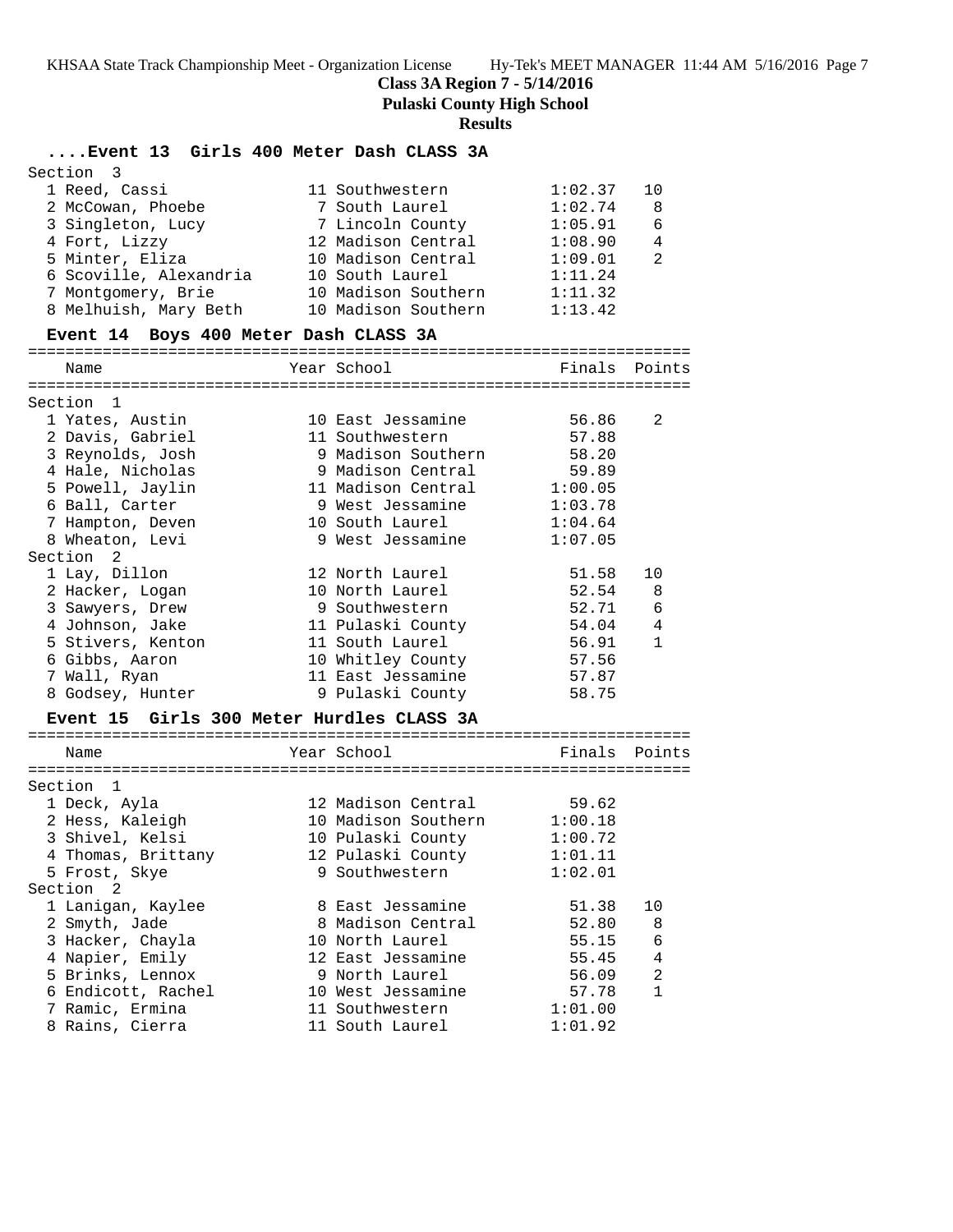### **Class 3A Region 7 - 5/14/2016**

**Pulaski County High School**

### **Results**

**Event 16 Boys 300 Meter Hurdles CLASS 3A**

| Name                                              |  | Year School and the School            |                    | Finals Points  |  |  |  |
|---------------------------------------------------|--|---------------------------------------|--------------------|----------------|--|--|--|
| Section<br>$\mathbf{1}$                           |  |                                       |                    |                |  |  |  |
| 1 Morgan, Zion                                    |  | 9 East Jessamine                      | 44.34              | $\overline{2}$ |  |  |  |
| 2 Lambdin, Andrew                                 |  | 12 South Laurel                       | 46.10              |                |  |  |  |
| 3 Lanham, Blake                                   |  | 10 Southwestern                       | 46.84              |                |  |  |  |
| 4 Hahn, Ethan                                     |  | 9 Madison Central                     | 47.37              |                |  |  |  |
|                                                   |  |                                       | 49.42              |                |  |  |  |
|                                                   |  |                                       | 49.74              |                |  |  |  |
|                                                   |  |                                       | 57.41              |                |  |  |  |
|                                                   |  | ll West Jessamine                     | DNF                |                |  |  |  |
| Section <sub>2</sub>                              |  |                                       |                    |                |  |  |  |
| 1 Kipchumba, Bonface                              |  | 12 Madison Central                    | 41.98              | 10             |  |  |  |
| 2 Steelman, Dakota                                |  | 10 North Laurel                       | 43.56              | 8              |  |  |  |
| 3 Sasko, Johnathan                                |  | 12 Whitley County                     | 44.16              | 6              |  |  |  |
| 4 Wooldridge, Micah                               |  | 10 Pulaski County                     | 44.19              | $\overline{4}$ |  |  |  |
| 5 Petry, Adam                                     |  | 12 Whitley County                     | 44.50              | $\mathbf 1$    |  |  |  |
| 6 Calloway, Isaiah                                |  | 12 North Laurel                       | 46.55              |                |  |  |  |
| 7 Banks, Justin                                   |  | 10 Madison Southern                   | 48.53              |                |  |  |  |
| 8 Finch, Duncan                                   |  | 11 Pulaski County                     | 49.29              |                |  |  |  |
| Event 17 Girls 800 Meter Run CLASS 3A             |  |                                       |                    |                |  |  |  |
| Name                                              |  | Year School <b>Super</b>              | Finals Points      |                |  |  |  |
|                                                   |  |                                       |                    |                |  |  |  |
| Section 1                                         |  |                                       |                    |                |  |  |  |
| 1 Long, Gabby                                     |  | 11 West Jessamine                     | 2:26.92            | 10             |  |  |  |
| 2 Hill, Abby<br>2 Hill, Abby<br>3 Mayfield, Devin |  | 9 Madison Central<br>9 Pulaski County | 2:29.60<br>2:36.02 | 8              |  |  |  |
|                                                   |  |                                       |                    | 6              |  |  |  |
| 4 Powell, Kelsey                                  |  | 9 Madison Central                     | 2:36.25            | $\overline{4}$ |  |  |  |
| 5 Adkins, Grace                                   |  | 10 East Jessamine                     | 2:36.75            | 2              |  |  |  |
| 6 Gourley, Morgan                                 |  | 12 Lincoln County<br>11 Southwestern  | 2:37.81            | $\mathbf{1}$   |  |  |  |
| 7 Reed, Cassi                                     |  |                                       | 2:41.42            |                |  |  |  |
| 8 Hamilton, Alyssa                                |  | 12 South Laurel                       | 2:41.94            |                |  |  |  |
| 9 McCowan, Phoebe                                 |  | 7 South Laurel                        | 2:46.19            |                |  |  |  |
| 10 Sparkman, Mia                                  |  | 9 North Laurel                        | 2:49.33            |                |  |  |  |
| 11 Lawson, Brooklyn                               |  | 11 Whitley County<br>9 Pulaski County | 2:51.31            |                |  |  |  |
| 12 Burton, Sarah                                  |  |                                       | 2:53.02            |                |  |  |  |
| 13 Albright, Emilee                               |  | 9 North Laurel                        | 2:56.28            |                |  |  |  |
| 14 Hines, Sarah                                   |  | 8 Southwestern                        | 3:05.69            |                |  |  |  |
| 15 Jordan, Morgan                                 |  | 12 Madison Southern                   | 3:16.01            |                |  |  |  |
| 16 Shelton, Rachel                                |  | 9 Whitley County 3:19.19              |                    |                |  |  |  |
| Event 18 Boys 800 Meter Run CLASS 3A              |  |                                       |                    |                |  |  |  |

Name The Year School The Finals Points ======================================================================= 1 Fields, Brennan 12 Madison Central 1:59.88 10 2 Frantz, Paul 10 Madison Southern 2:01.69 8 3 Fuson, Gabe 12 South Laurel 2:03.85 6 4 Frith, Adam 12 Lincoln County 2:05.29 4 5 Crawford, Riley 10 Pulaski County 2:09.12 2 6 Steely, Zach 11 North Laurel 2:10.28 1 7 May, Brenden 12 Madison Central 2:11.97 8 Logan, Keaton 12 Whitley County 2:15.85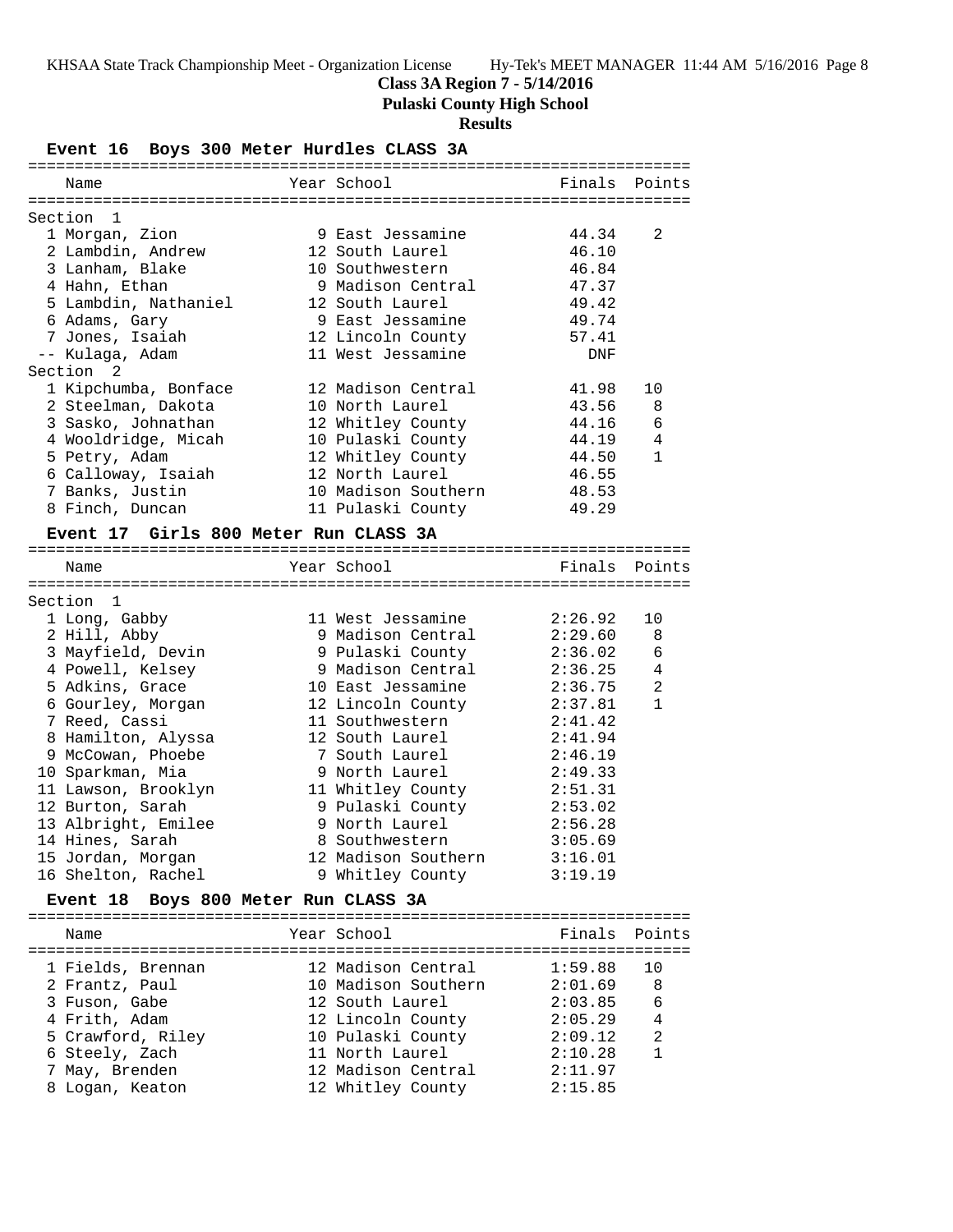**Class 3A Region 7 - 5/14/2016**

**Pulaski County High School**

### **Results**

### **....Event 18 Boys 800 Meter Run CLASS 3A**

| 9 Sagastegui, Preston  | 9 East Jessamine   | 2:17.97                |
|------------------------|--------------------|------------------------|
| 10 Isaacs, Zane        | 9 Madison Southern | 2:19.61                |
| 11 Vermilion, Nathan   | 10 West Jessamine  | 2:20.29                |
| 12 Bunch, Brandan      | 11 Southwestern    | 2:22.22                |
| 13 Corum, John         | 9 West Jessamine   | 2:23.49                |
| 14 Wilson, Dakota      | 9 Pulaski County   | 2:24.29                |
| 15 Devney, Coye        | 11 East Jessamine  | 2:26.43                |
| 16 Patel, Karan        | 12 South Laurel    | 2:26.89                |
| 17 Markin, Emmannuelle | 9 Southwestern     | 2:35.46                |
| -- Nichols, Jacob      | 10 North Laurel    | steps off track<br>DO. |
|                        |                    |                        |

### **Event 19 Girls 200 Meter Dash CLASS 3A**

=======================================================================

| Name                                                 | Year School              | Finals Points |                 |
|------------------------------------------------------|--------------------------|---------------|-----------------|
|                                                      | ----------------         |               |                 |
|                                                      |                          | 29.93         | 1               |
| 2 Okesson, Anna (2008) 9 West Jessamine (2018) 33.92 |                          |               |                 |
| 3 Hoskins, Taylor                                    | 10 North Laurel          | 34.36         |                 |
| 4 Mcgeorge, Kaitlin                                  | 9 North Laurel           | 36.92         |                 |
| Section 2                                            |                          |               |                 |
| 1 Robinson, Leeann                                   | 9 Southwestern           | 30.86         |                 |
| 2 Mccollum, Sidney                                   | 10 Pulaski County        | 30.98         |                 |
| 3 Martin, Tessa                                      | 11 Southwestern          | 31.18         |                 |
| 4 House, Haley                                       | 12 South Laurel          | 31.30         |                 |
| 5 Stewart, Scotland                                  | 10 South Laurel          | 32.34         |                 |
| Section 3                                            |                          |               |                 |
| 1 Johnson, Carly                                     | 10 Pulaski County        | 27.44         | 10              |
| 2 Cornett, Mallie                                    | 11 Madison Central       | 27.76 8       |                 |
| 3 Landversicht, Jalynn                               | 10 East Jessamine        | 28.02         | $6\phantom{1}6$ |
| 4 Wagers, Shalontae                                  | 11 Madison Central 28.75 |               | $\overline{4}$  |
| 5 Richardson, Donneshia      8 East Jessamine        |                          | 29.58         | $\mathfrak{D}$  |
| 6 Winter, Katie                                      | 11 West Jessamine        | 30.04         |                 |
| 7 Collins, Emilie                                    | 12 Madison Southern      | 30.16         |                 |
| 8 Linville, Desirae                                  | 11 Madison Southern      | 31.24         |                 |

### **Event 20 Boys 200 Meter Dash CLASS 3A**

| Name                 | Year School         | Finals | Points |
|----------------------|---------------------|--------|--------|
|                      |                     |        |        |
| Section 1            |                     |        |        |
| 1 Smith, Trevor      | 9 South Laurel      | 27.49  |        |
| 2 Wheaton, Levi      | 9 West Jessamine    | 30.36  |        |
| 3 Collier, Sam       | 10 North Laurel     | 31.58  |        |
| Section 2            |                     |        |        |
| 1 Rankin, Cole       | 9 East Jessamine    | 24.56  |        |
| 2 Campbell, Evan     | 11 Madison Southern | 24.60  |        |
| 3 Dunagan, Matthew   | 9 West Jessamine    | 25.65  |        |
| 4 Watts, Evan        | 9 East Jessamine    | 25.85  |        |
| 5 Jackson, Nathan    | 11 Whitley County   | 26.20  |        |
| 6 Teaney, James      | 12 South Laurel     | 26.52  |        |
| 7 Bowling, Dawson    | 10 North Laurel     | 26.72  |        |
| Section 3            |                     |        |        |
| 1 Vaught, Jp         | 9 Southwestern      | 22.35  | 10     |
| 2 Sylvester, Treyvon | 11 Pulaski County   | 22.85  | - 8    |
| 3 Miller, Keenan     | 11 Madison Central  | 22.87  | 6      |
|                      |                     |        |        |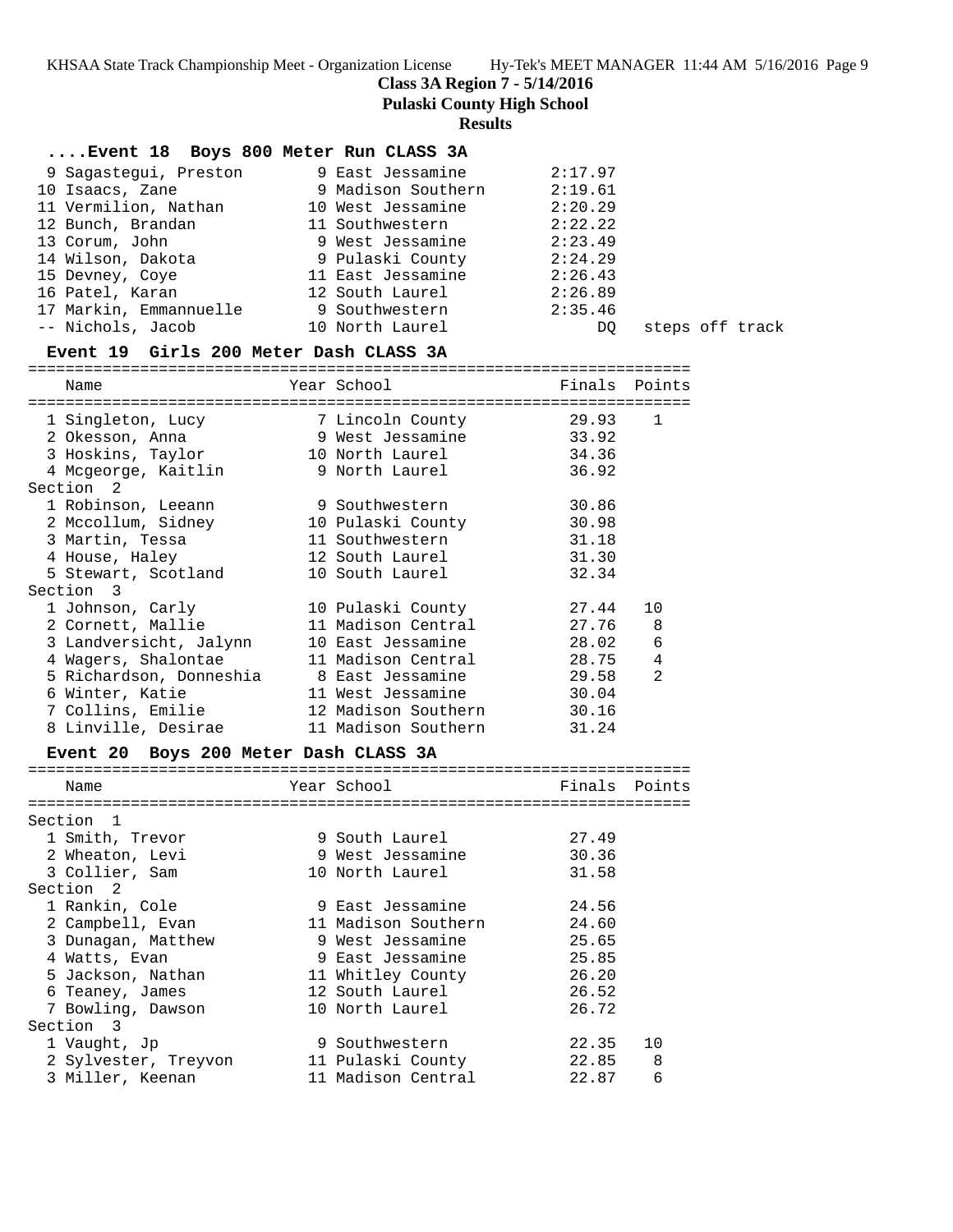**Class 3A Region 7 - 5/14/2016**

**Pulaski County High School**

### **Results**

|                     |  | Event 20 Boys 200 Meter Dash CLASS 3A |       |                |
|---------------------|--|---------------------------------------|-------|----------------|
| 4 Kidd, Kody        |  | 12 Madison Central                    | 22.89 | $\overline{4}$ |
| 5 Sawyers, Drew     |  | 9 Southwestern                        | 23.93 | 2              |
| 6 Rose, Cam         |  | 10 Whitley County                     | 24.28 | $\mathbf{1}$   |
| 7 Holman, Christian |  | 12 Pulaski County                     | 24.48 |                |
| 8 Richardson, Aj    |  | 11 Madison Southern                   | 24.80 |                |

### **Event 21 Girls 3200 Meter Run CLASS 3A**

| Name                 | Year School        | Finals   | Points         |
|----------------------|--------------------|----------|----------------|
|                      |                    |          |                |
| Section 1            |                    |          |                |
| 1 Manning, Julia     | 12 Madison Central | 11:35.77 | 1 O            |
| 2 Smith, Lauren      | 7 Pulaski County   | 12:05.82 | 8              |
| 3 Manning, Melanie   | 12 Madison Central | 12:51.82 | 6              |
| 4 Bruin, Morgan      | 7 Pulaski County   | 13:10.58 | 4              |
| 5 Jackson, Saralisa  | 11 North Laurel    | 13:15.48 | $\mathfrak{D}$ |
| 6 Phelps, Kaeona     | 9 Southwestern     | 13:41.50 |                |
| 7 Phelps, Ashley     | 12 Southwestern    | 13:48.25 |                |
| 8 Jackson, Daniella  | 7 North Laurel     | 14:06.62 |                |
| 9 Rowe, Katherine    | 9 Lincoln County   | 14:27.50 |                |
| 10 Cox, Anastasia    | 10 Whitley County  | 14:35.26 |                |
| 11 Wren, Brecken     | 10 Lincoln County  | 15:10.54 |                |
| 12 Oakley, Jamie     | 11 South Laurel    | 15:45.61 |                |
| 13 Johnson, Katelynn | 10 Whitley County  | 16:09.15 |                |
|                      |                    |          |                |

### **Event 22 Boys 3200 Meter Run CLASS 3A**

| Name                    | Year School         | Finals   | Points |
|-------------------------|---------------------|----------|--------|
| 1 Fields, Brennan       | 12 Madison Central  | 10:00.85 | 10     |
| 2 Smith, Sam            | 11 Pulaski County   | 10:04.89 | 8      |
| 3 Napier, Garrett       | 12 North Laurel     | 10:11.82 | 6      |
| 4 Gula, John            | 9 Madison Central   | 10:18.12 | 4      |
| 5 Bowling, John Michael | 11 North Laurel     | 10:39.58 | 2      |
| 6 Stogsdill, Mason      | 10 Pulaski County   | 11:01.81 | 1      |
| 7 Wilson, Jared         | 9 Whitley County    | 11:11.73 |        |
| 8 Singleton, Jake       | 12 Lincoln County   | 11:20.48 |        |
| 9 Scherer, Daniel       | 11 Madison Southern | 11:29.02 |        |
| 10 Lawson, Spencer      | 11 Whitley County   | 11:40.42 |        |
| 11 Mallicoate, Zachary  | 11 Southwestern     | 12:27.59 |        |
| 12 Cates, Austin        | 11 Madison Southern | 12:35.22 |        |
| 13 Smith, Noah          | 11 South Laurel     | 12:35.25 |        |
| 14 Slusher, Zeke        | 9 East Jessamine    | 13:09.67 |        |
| -- Johnson, Korey       | 10 Southwestern     | DNF      |        |

### **Event 23 Girls 4x400 Meter Relay CLASS 3A**

======================================================================= School **Finals** Points ======================================================================= 1 Whitley County 6:33.50 1) Parrott, Carman 10  $\hspace{1.6cm}$  2) Partin, Monica 10 3) Gibbs, Chloe 8 4) Lawson, Brooklyn 11 Section 2<br>1 Madison Central 1 Madison Central 4:22.27 10 1) Cornett, Mallie 11 (2) Minter, Eliza 10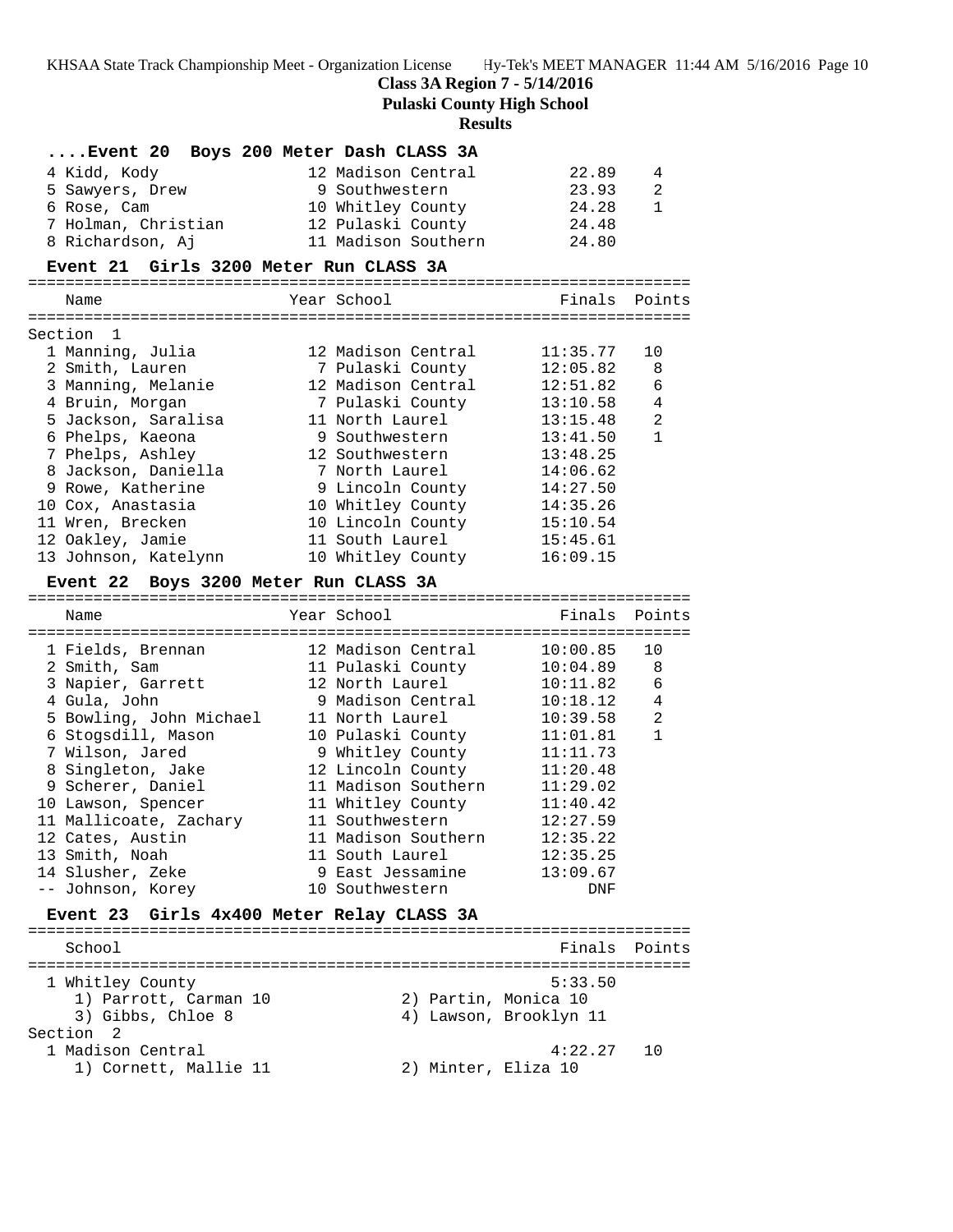### **Class 3A Region 7 - 5/14/2016**

**Pulaski County High School**

### **Results**

### **....Event 23 Girls 4x400 Meter Relay CLASS 3A**

| 3) Fort, Lizzy 12                        | 4) Powell, Kelsey 9       |
|------------------------------------------|---------------------------|
| 2 West Jessamine                         | 4:25.32<br>8              |
| 1) Long, Gabby 11                        | 2) Hylen, Anna 9          |
| 3) Branan, Melody 9                      | 4) Peterson, Isabel 10    |
| 3 East Jessamine                         | 4:31.84<br>6              |
| 1) Young, Emma 12                        | 2) Terrazas, Suzie 11     |
| 3) Courtney, Hannah 10                   | 4) Adkins, Grace 10       |
| 4 South Laurel                           | 4:32.90<br>4              |
| 1) Hamilton, Alyssa 12                   | 2) Morris, Alexandra 9    |
| 3) Scoville, Alexandria 10               | 4) McCowan, Phoebe 7      |
| 5 Southwestern                           | 4:38.47<br>2              |
| 1) Ramic, Ermina 11                      | 2) Ridner, Brandi 11      |
| 3) Cook, Logan 9                         | 4) Reed, Cassi 11         |
| 6 North Laurel                           | $\overline{1}$<br>4:48.67 |
| 1) Brinks, Lennox 9                      | 2) Sparkman, Mia 9        |
| 3) Whitfield, Mary Kate 12               | 4) Hacker, Chayla 10      |
| 7 Pulaski County                         | 4:49.21                   |
| 1) Burton, Sarah 9                       | 2) Fashing, Klara 11      |
| 3) Mounce, Ashlee 8                      | 4) Thomas, Brittany 12    |
| 8 Madison Southern                       | 5:10.97                   |
| 1) Linville, Desirae 11                  | 2) Melhuish, Mary Beth 10 |
| 3) Jordan, Morgan 12                     | 4) Montgomery, Brie 10    |
| Event 24 Boys 4x400 Meter Relay CLASS 3A |                           |

School **Finals Points** Points **Points** Points **Points** Points **Points** Points **Points** ======================================================================= Section 1 -- West Jessamine DQ 2nd broke early 1) Vermilion, Nathan 10  $\hspace{1cm}$  2) Ball, Carter 9 3) Corum, John 9 4) Boileau, Ezra 9 Section 2<br>1 Madison Central 1 Madison Central 3:35.17 10 1) Fields, Brennan 12 2) Kipchumba, Bonface 12 3) May, Brenden 12 4) Huguely, Jabari 11 2 North Laurel 3:36.22 8 1) Steelman, Dakota 10 2) Collins, Zack 10 3) Hacker, Logan 10  $\hskip1cm 4)$  Lay, Dillon 12 3 Pulaski County 3:40.48 6 1) Wooldridge, Micah 10 2) Crawford, Riley 10 3) Finch, Duncan 11 4) Johnson, Jake 11 4 Southwestern 3:42.52 4 1) Connolly, Kyle 11 2) Richardso, Andrew 9 3) Lanham, Blake 10 (4) Sawyers, Drew 9 5 East Jessamine 3:44.33 2 1) Rankin, Cole 9 2) Silva, Colin 11 3) Wall, Ryan 11 4) Yates, Austin 10 6 Madison Southern 3:44.52 1 1) Skidmore, Payton 12 2) Frantz, Paul 10 3) Reynolds, Josh 9 4) Wyrick, Isaac 12 7 South Laurel 3:50.75 1) Lambdin, Andrew 12 2) Neely, Andrew 10 3) Stivers, Kenton 11 (4) Fuson, Gabe 12 8 Whitley County **3:51.50** 1) Petry, Adam 12 2) Richardson, Josh 11